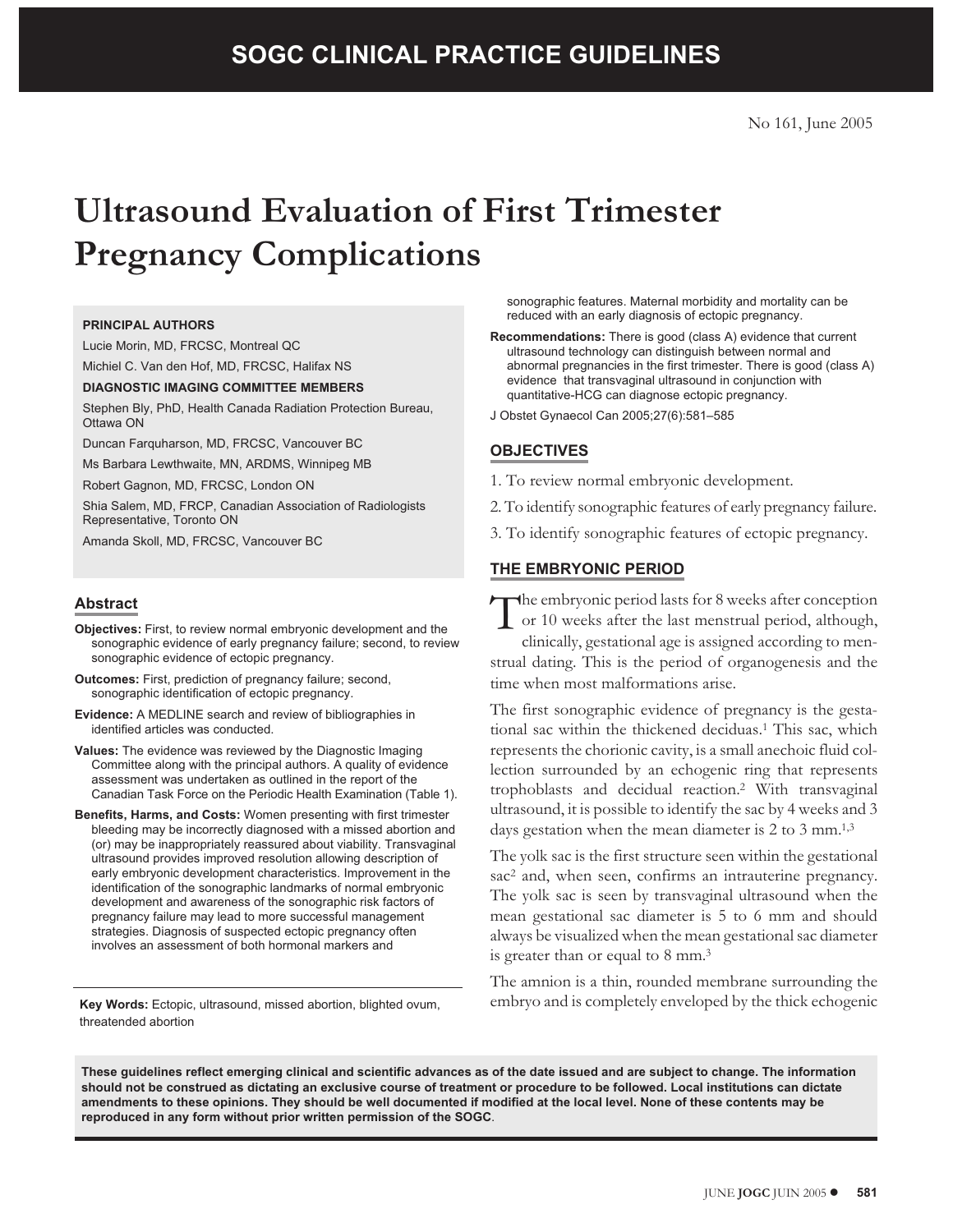| Level of evidence*                                                                                                                                                                                                                                         |                                                                                                                                                                                                                                                               | Classification of recommendations+ |                                                                                                                                     |  |  |
|------------------------------------------------------------------------------------------------------------------------------------------------------------------------------------------------------------------------------------------------------------|---------------------------------------------------------------------------------------------------------------------------------------------------------------------------------------------------------------------------------------------------------------|------------------------------------|-------------------------------------------------------------------------------------------------------------------------------------|--|--|
| Ŀ.                                                                                                                                                                                                                                                         | Evidence obtained from at least one properly designed<br>randomized controlled trial.                                                                                                                                                                         |                                    | A. There is good evidence to support the recommendation for<br>use of a diagnostic test, treatment, or intervention.                |  |  |
|                                                                                                                                                                                                                                                            | II-1: Evidence from well-designed controlled trials without<br>randomization.                                                                                                                                                                                 | В.                                 | There is fair evidence to support the recommendation for<br>use of a diagnostic test, treatment, or intervention.                   |  |  |
|                                                                                                                                                                                                                                                            | II-2: Evidence from well-designed cohort (prospective or<br>retrospective) or case-control studies, preferably from more<br>than one centre or research group.                                                                                                |                                    | C. There is insufficient evidence to support the recommen-<br>dation for use of a diagnostic test, treatment, or inter-<br>vention. |  |  |
|                                                                                                                                                                                                                                                            | II-3: Evidence from comparisons between times or places with<br>or without the intervention. Dramatic results from<br>uncontrolled experiments (such as the results of treatment<br>with penicillin in the 1940s) could also be included in this<br>category. |                                    | D. There is fair evidence not to support the recommendation<br>for a diagnostic test, treatment, or intervention.                   |  |  |
|                                                                                                                                                                                                                                                            |                                                                                                                                                                                                                                                               | Е.                                 | There is good evidence not to support the recommendation<br>for use of a diagnostic test, treatment, or intervention.               |  |  |
| III:                                                                                                                                                                                                                                                       | Opinions of respected authorities, based on clinical exper-<br>ience, descriptive studies, or reports of expert committees.                                                                                                                                   |                                    |                                                                                                                                     |  |  |
| *The quality of evidence reported in these guidelines has been adapted from the Evaluation of Evidence criteria described in the Canadian Task                                                                                                             |                                                                                                                                                                                                                                                               |                                    |                                                                                                                                     |  |  |
| Force on the Periodic Health Exam. <sup>37</sup><br>†Recommendations included in these guidelines have been adapted from the Classification of Recommendations criteria described in the Canadian<br>Task Force on the Periodic Health Exam. <sup>37</sup> |                                                                                                                                                                                                                                                               |                                    |                                                                                                                                     |  |  |
|                                                                                                                                                                                                                                                            |                                                                                                                                                                                                                                                               |                                    |                                                                                                                                     |  |  |

#### **Table 1. Criteria for quality of evidence assessment and classification of recommendations**

**Table 2. Chronological landmarks in the development of the embryo, as seen on transvaginal ultrasound examination**

| $5 + 0$ weeks | Empty gestational sac (mean diameter 10 mm)                                                                                                              |
|---------------|----------------------------------------------------------------------------------------------------------------------------------------------------------|
| $5 + 4$ weeks | Gestational sac with yolk sac visible                                                                                                                    |
| $6 + 0$ weeks | Gestational sac (mean diameter 16 mm) and yolk sac with adjacent heart beat but small embryo (3mm)                                                       |
| 8 + 0 weeks   | Embryo with crown/rump length of 16 mm with separate amniotic sac and celomic cavity with yolk sac.<br>Fetal body movements visible, heart rate 175 bpm. |

chorion. The yolk sac is situated between the amnion and the chorion. The amnion is thin and difficult to visualize and best seen when perpendicular to the ultrasound beam. The amnion grows rapidly during pregnancy and fuses with the chorion between 12 and 16 weeks of gestation.<sup>1,3</sup>

The embryo can be identified by transvaginal ultrasound when as small as 1 to 2 mm in length. At 5 to 7 weeks, both the embryo and gestational sac should grow 1 mm daily.1 Cardiac activity immediately adjacent to the yolk sac indicates a live embryo but may not be seen until the embryo measures 5 mm.3,4 From 5.5 to 6.5 weeks, an embryonic heart rate of less than 100 beats per minute is normal. During the following 3 weeks, there is a rapid increase up to 180 beats per minute.5,6

Table 2 summarizes the features of normal early pregnancy.

#### **EARLY PREGNANCY FAILURE**

Early pregnancy failure may present with vaginal bleeding and (or) abdominal pain. Differential diagnoses include threatened, inevitable, and missed abortion. The latter can be further subdivided into anembryonic pregnancy (blighted ovum) or embryonic demise. Other differential diagnoses include ectopic and molar pregnancy.

Sonographic diagnosis of embryonic demise can be made when there is no cardiac activity in an embryo greater than 5 mm by transvaginal ultrasound or 9 mm by abdominal ultrasound.7

Transvaginal sonographic diagnosis of a blighted ovum is certain when the mean gestational sac diameter exceeds 8 mm without a yolk sac or when the mean gestational sac diameter exceeds 16 mm without an embryo. Transabdominally, a gestational sac greater than 20 mm without a yolk sac or 25 mm without an embryo is diagnostic of a blighted ovum.8

Given the possibility of measurement error, it is prudent to allow an additional 1 to 2 mm in gestational sac measurement before considering intervention.9 If the gestational sac is smaller than expected, the possibility of incorrect dates should always be considered, especially when there is no pain or bleeding. Under these circumstances, a repeat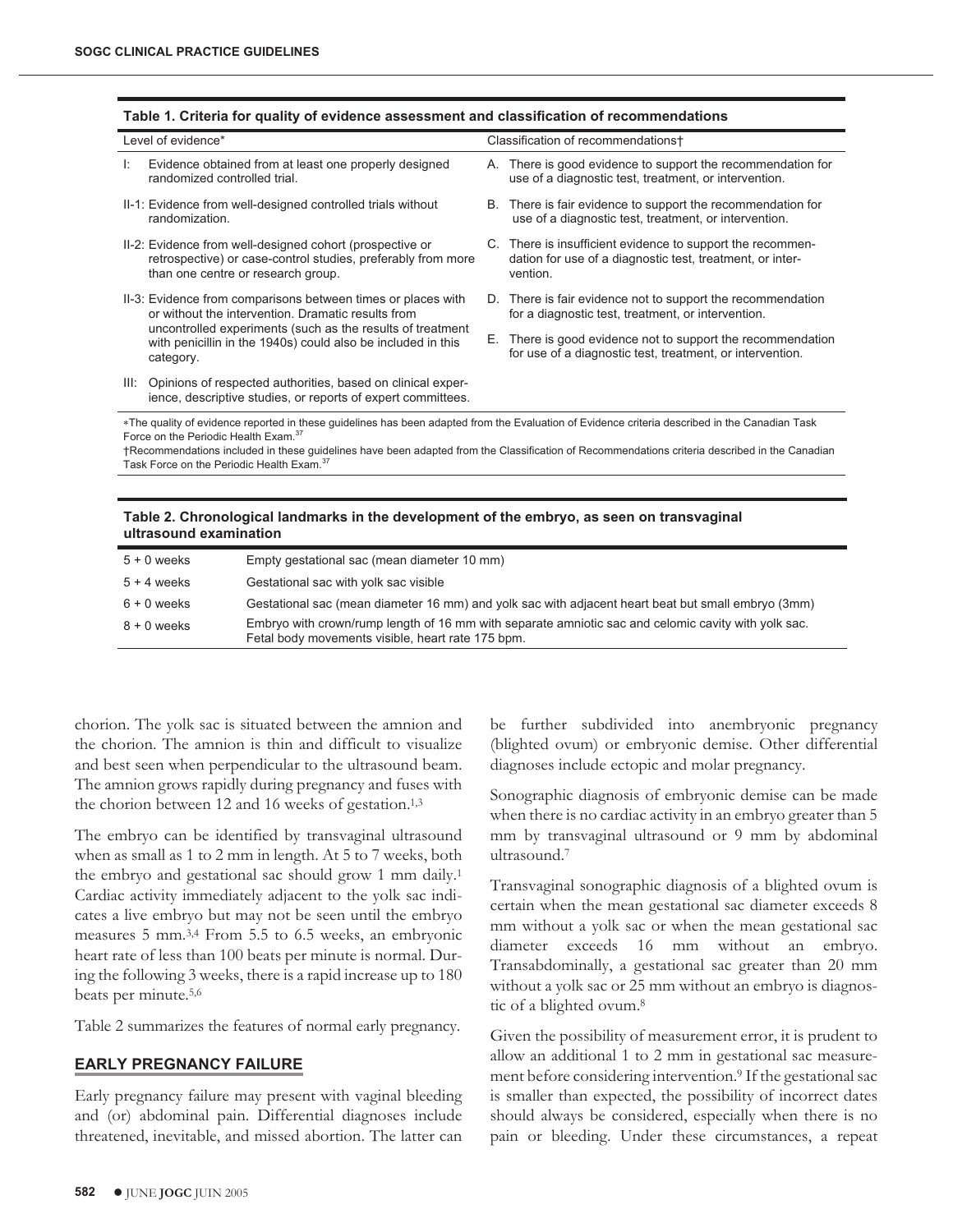**Figure 1. Clinical suspicion of early pregnancy failure**



transvaginal scan should be arranged after a 1-week interval.10

Figure 1 depicts the sonographic landmarks of early pregnancy failure.

## **SONOGRAPHIC FEATURES OF EARLY PREGNANCY FAILURE**

Certain sonographic features predict early pregnancy failure including bradycardia (heart rate less than 85 beats per minute) at greater than 7 weeks of gestation, $6,11-13$  a small sac size relative to the embryo (difference of less than 5 mm between gestational sac and crown/rump length),<sup>14</sup> enlarged ( $\geq 5$  to 6 mm) 15 or abnormally shaped (crenellated) yolk sac,<sup>16</sup> and subchorionic hematoma.<sup>17</sup>

Spontaneous loss rate in the presence of a subchorionic hematoma is approximately 9%.18 This risk is increased in women older than 35 and in pregnancy less than 8 weeks.19

## **CAUSES OF EARLY PREGNANCY FAILURE**

Up to 70% of spontaneous abortions exhibit an abnormal karyotype.20,21 Two-thirds will be autosomal trisomies, while the remainder involves monosomy X, structural rearrangements, and other aneuploidies. Only a small percent of early losses related to aneuploidy are due to parental balanced translocations or inversions. Therefore, most women with failed pregnancies and abnormal karyotypes will not have repetitive pregnancy failure.<sup>22</sup>

In the absence of a karyotypic abnormality, pregnancy failure can be associated with luteal phase defects, immunological factors, infection, alcohol, smoking, or lethal genetic abnormalities.

## **ECTOPIC PREGNANCY**

The initial diagnostic test in women with suspected ectopic pregnancy is measurement of the serum beta human chorionic gonadotropin (beta-hCG). A negative beta-hCG rules out pregnancy, including ectopic.

Ultrasound that demonstrates an intrauterine pregnancy is reassuring because heterotopic pregnancy occurs in only 1:7000 to 1:30 000 of spontaneously conceived pregnancies.23 The suspicion of a heterotopic pregnancy should be higher after assisted reproduction techniques because the incidence in this circumstance is up to 1%.24,25 The diagnosis of an intrauterine pregnancy involves visualizing a gestational sac within the endometrial cavity showing an embryo or yolk sac or demonstrating a double echogenic ring.26 An intrauterine fluid collection without these characteristics may be a pseudogestational sac. If an intrauterine pregnancy is not demonstrated, the differential diagnosis includes inaccurate dates, complete abortion, and ectopic pregnancy. The sonographic appearance of an ectopic is varied. There may be a simple adnexal cyst, complex adnexal mass, tubal ring, free fluid in the adnexa-cul de sac, a live extrauterine fetus, or an empty uterus with no other sonographic findings.27,28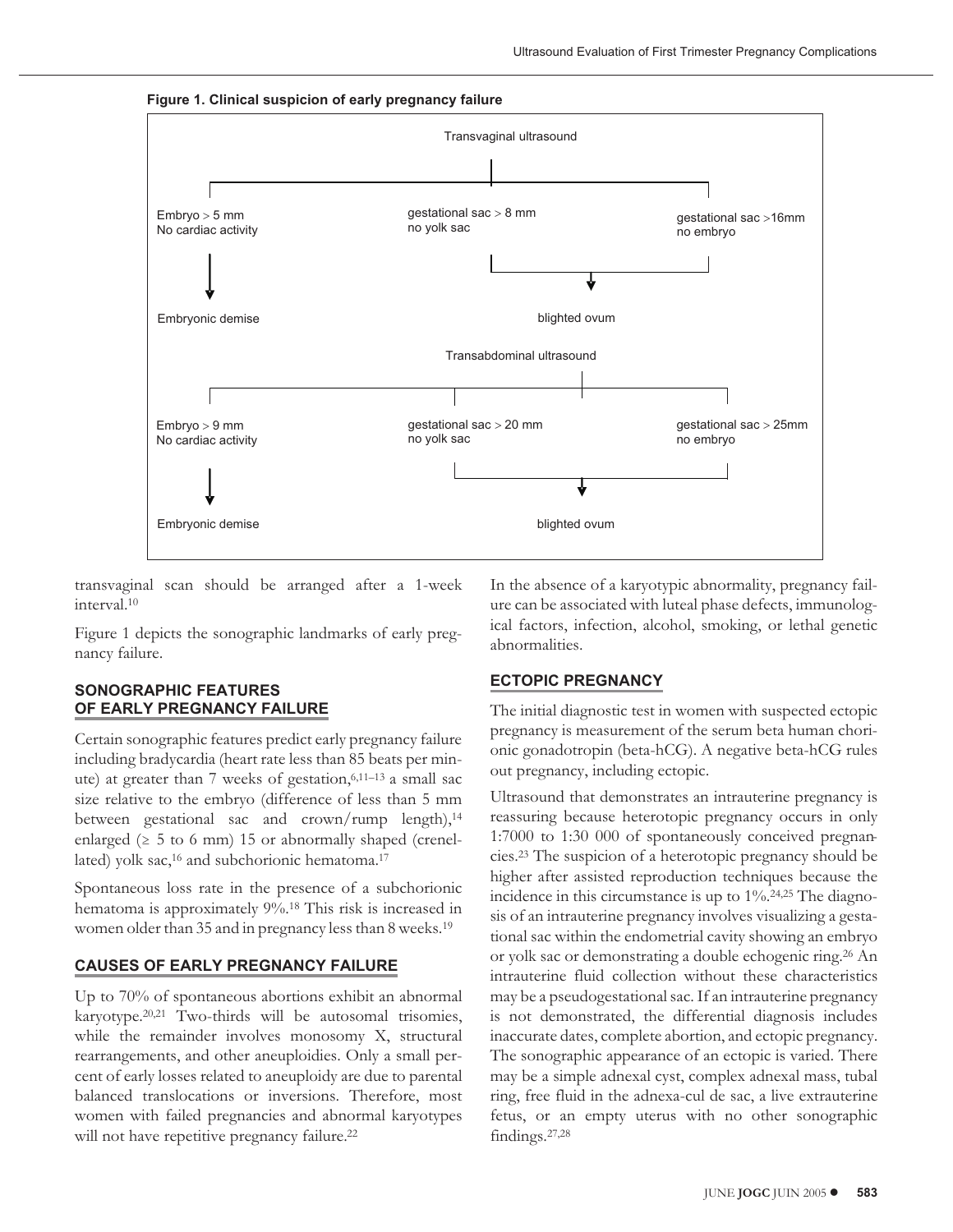| Table 3. Diagnosis of asymptomatic tubal ectopic pregnancy |                                                                                                                                                   |  |  |  |
|------------------------------------------------------------|---------------------------------------------------------------------------------------------------------------------------------------------------|--|--|--|
| Possible ectopic pregnancy                                 | Serum B-hCG level > 1500 mIU/ml<br>Absence of intrauterine pregnancy on transvaginal ultrasound                                                   |  |  |  |
| Probable ectopic pregnancy                                 | Serum $\beta$ -hCG level > 1500 mIU/ml<br>Absence of intrauterine pregnancy on transvaginal ultrasound<br>Adnexal mass on transvaginal ultrasound |  |  |  |
| Diagnosis of ectopic pregnancy                             | Gestational sac inside fallopian tube on transvaginal ultrasound                                                                                  |  |  |  |

With the clinical suspicion of ectopic, a normal scan or the presence of a simple cyst carries a low probability of ectopic (5%), while the probability is above 90% with a complex adnexal mass or a tubal ring. A live extrauterine embryo is diagnostic of an ectopic. Isolated free fluid in the pelvis is rarely the only sonographic finding.28

Doppler waveforms from the peritrophoblast have been shown to demonstrate low impedance flow, while colour Doppler may demonstrate an ectopic as a sonographic ring. Doppler does not add clinically useful information when the sonographic features indicate a high or low likelihood of ectopic but may provide important information when other sonographic findings lead to a diagnostic dilemma. For example, with a complex adnexal mass, the finding of low impedance Doppler waveform or a ring on colour Doppler may more strongly suggest an ectopic pregnancy.29

High-resolution ultrasound and the quantitative level of serum beta-hCG are complementary. Most ectopic pregnancies are associated with a disproportionately high level of beta-hCG relative to the size of any intrauterine fluid collection. Failure to detect an intrauterine gestational sac when the beta-hCG values exceed a discriminatory level indicates a high risk of ectopic pregnancy. Most ultrasound laboratories use beta-hCG levels between 1000 to 2000 mIU/ml as the threshold above which an intrauterine gestational sac should be visualized by vaginal ultrasound.30–32 With some ectopics, the hCG will show an abnormally low rise, and in this circumstance, a search for ultrasound features associated with ectopic pregnancies should be made. 33–35

Table 3, adapted from Yao et al.,<sup>36</sup> simplifies the diagnosis of ectopic pregnancy.

#### **Recommendations**

1. Sonographic diagnosis of embryonic demise can be made when there is no cardiac activity in an embryo greater than 5 mm by transvaginal ultrasound or 9 mm by abdominal ultrasound.7

Transvaginal sonographic diagnosis of a blighted ovum is certain when the mean gestational sac diameter exceeds 8 mm without a yolk sac or when the mean gestational sac diameter exceeds 16 mm without an embryo. Transabdominally, a gestational sac greater than 20 mm without a yolk sac or 25 mm without an embryo is diagnostic of a blighted ovum<sup>8</sup> (II-2 A).

2. Given the possibility of measurement error, it is prudent to allow an additional 1 to 2 mm in gestational sac measurement before intervention.<sup>9</sup> If the gestational sac is smaller than expected, the possibility of incorrect dates should always be considered, especially when there is no pain or bleeding. Under these circumstances, a repeat transvaginal scan should be arranged after an interval of at least one week<sup>10</sup> (II-2 A).

3. Failure to detect an intrauterine gestational sac by transvaginal ultrasound when the beta-hCG value exceeds a discriminatory level (1000 to 2000 mIU/ml) indicates an increased risk for ectopic pregnancy. With a complex adnexal mass or a tubal ring, the probability of ectopic pregnancy is high, while a live extrauterine embryo is diagnostic of an ectopic (II-2 A).

## **REFERENCES**

- 1. Goldstein S. Early detection of pathologic pregnancy by transvaginal sonography. J Clin Ultrasound 1990;18:262–73.
- 2. Sauerbrei E, Coooperberg PL, Poland JB. Ultrasound demonstration of thenormal fetal yolk sac. J Clin Ultrasound 1980;8:217.
- 3. Timor-Tritsch IE, Farine D, Rosen MG. A close look at early embryonic development with the high-frequency transvaginal transducer. Am J Obstet Gynecol 1988;159:166–81.
- 4. Levi CS, Lyons EA, Zheng XH, Lindsay DJ, Holt SC. Endovaginal US: demonstration of cardiac activity in embryos of less than 5.0 mm in crown-rump length. Radiology 1990;176:71–4.
- 5. Merchiers EH, Dhont M, De Sutter PA, Beghin CJ, Vandekerchove DA. Predictive value of early embryonic cardiac activity for pregnancy outcome. Am J Obstet Gynecol 1991;165:11–4.
- 6. Achiron R, Tadmor O, Mashiach S. Heart rate as a predictor of first trimester spontaneous abortion after ultrasound-proven viability. Obstet Gynecol 1991;78:330–4.
- 7. Brown DL, Emerson DS, Felker RE, Cartier MS, Smith WC. Diagnosis of early embryonic demise by endovaginal sonography. J Ultrasound Med 1990;9:631–6.
- 8. Levi CS, Lyons EA, Lindsay DJ. Early diagnosis of nonviable pregnancy with endovaginal US. Radiology 1988;167:383–5.
- 9. Rowling SE, Coleman BG, Langer JE, Arger PH, Nisenbaum HL, Horii SC. First-trimester US parameters of failed pregnancy. Radiology 1997;203:211–7.